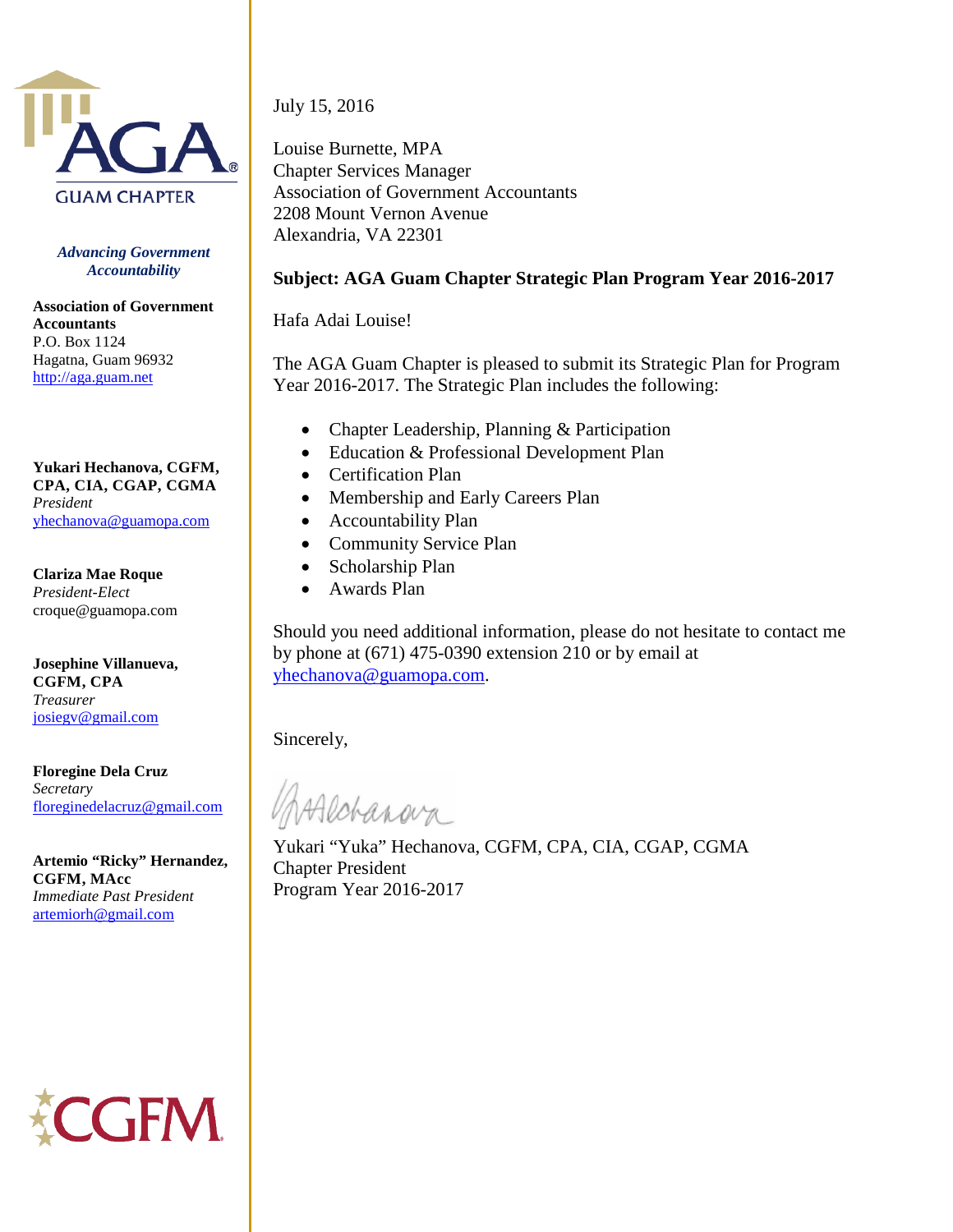

 *Advancing Government Accountability*

**Strategic Plan Program Year 2016 - 2017**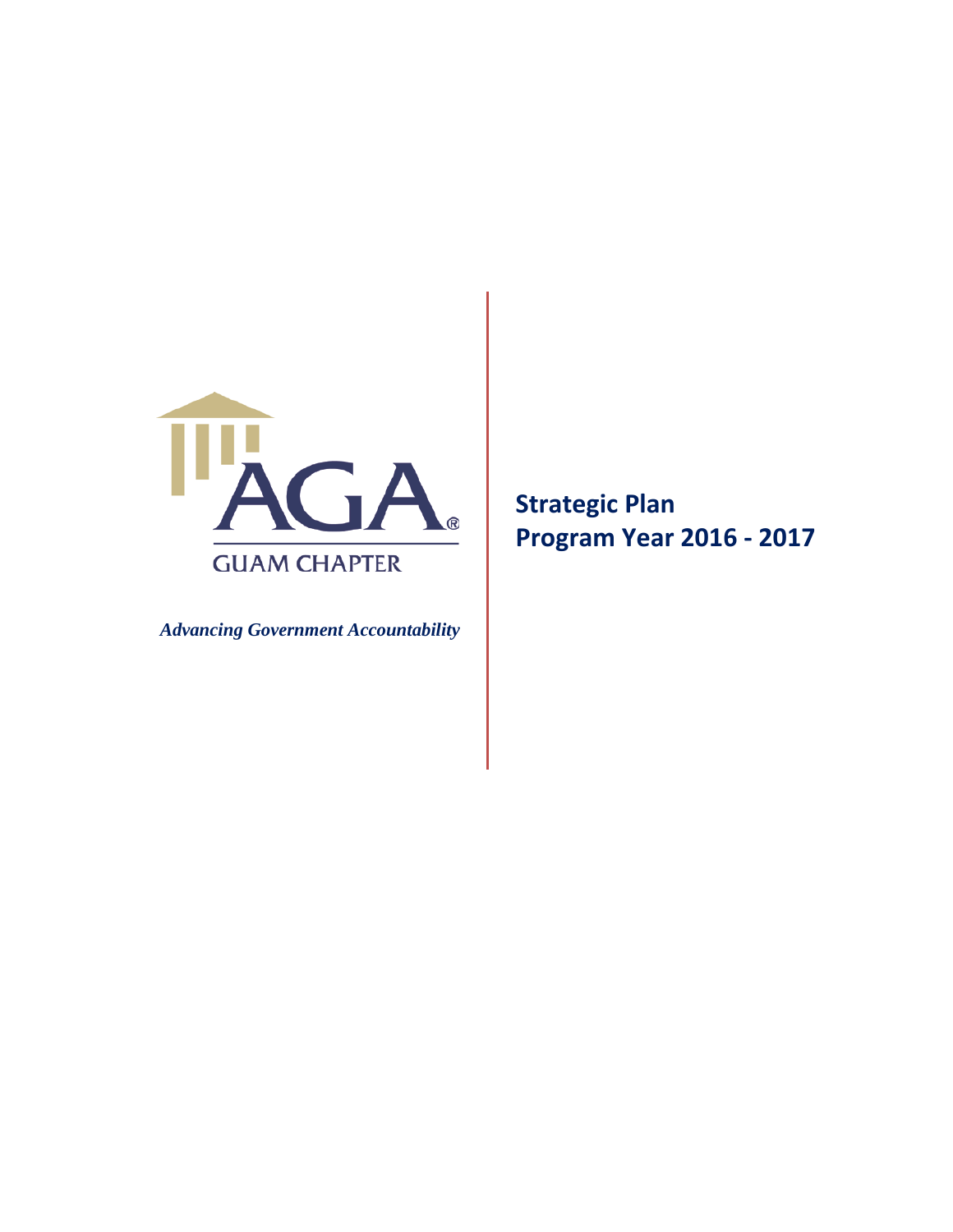# **Contents**

| SECTION 1. CHAPTER LEADERSHIP, PLANNING & PARTICIPATION …………………………………………………………………………………1                                             |  |
|--------------------------------------------------------------------------------------------------------------------------------------|--|
|                                                                                                                                      |  |
|                                                                                                                                      |  |
|                                                                                                                                      |  |
|                                                                                                                                      |  |
|                                                                                                                                      |  |
|                                                                                                                                      |  |
|                                                                                                                                      |  |
|                                                                                                                                      |  |
|                                                                                                                                      |  |
|                                                                                                                                      |  |
|                                                                                                                                      |  |
|                                                                                                                                      |  |
|                                                                                                                                      |  |
|                                                                                                                                      |  |
|                                                                                                                                      |  |
| Goal 2. Communicate chapter business, events and other items of interest to members, employers and government accountability leaders |  |
|                                                                                                                                      |  |
|                                                                                                                                      |  |
|                                                                                                                                      |  |
|                                                                                                                                      |  |
|                                                                                                                                      |  |
|                                                                                                                                      |  |
|                                                                                                                                      |  |
|                                                                                                                                      |  |
|                                                                                                                                      |  |
|                                                                                                                                      |  |
|                                                                                                                                      |  |
|                                                                                                                                      |  |
|                                                                                                                                      |  |
|                                                                                                                                      |  |
|                                                                                                                                      |  |
|                                                                                                                                      |  |
|                                                                                                                                      |  |
|                                                                                                                                      |  |
|                                                                                                                                      |  |
|                                                                                                                                      |  |
|                                                                                                                                      |  |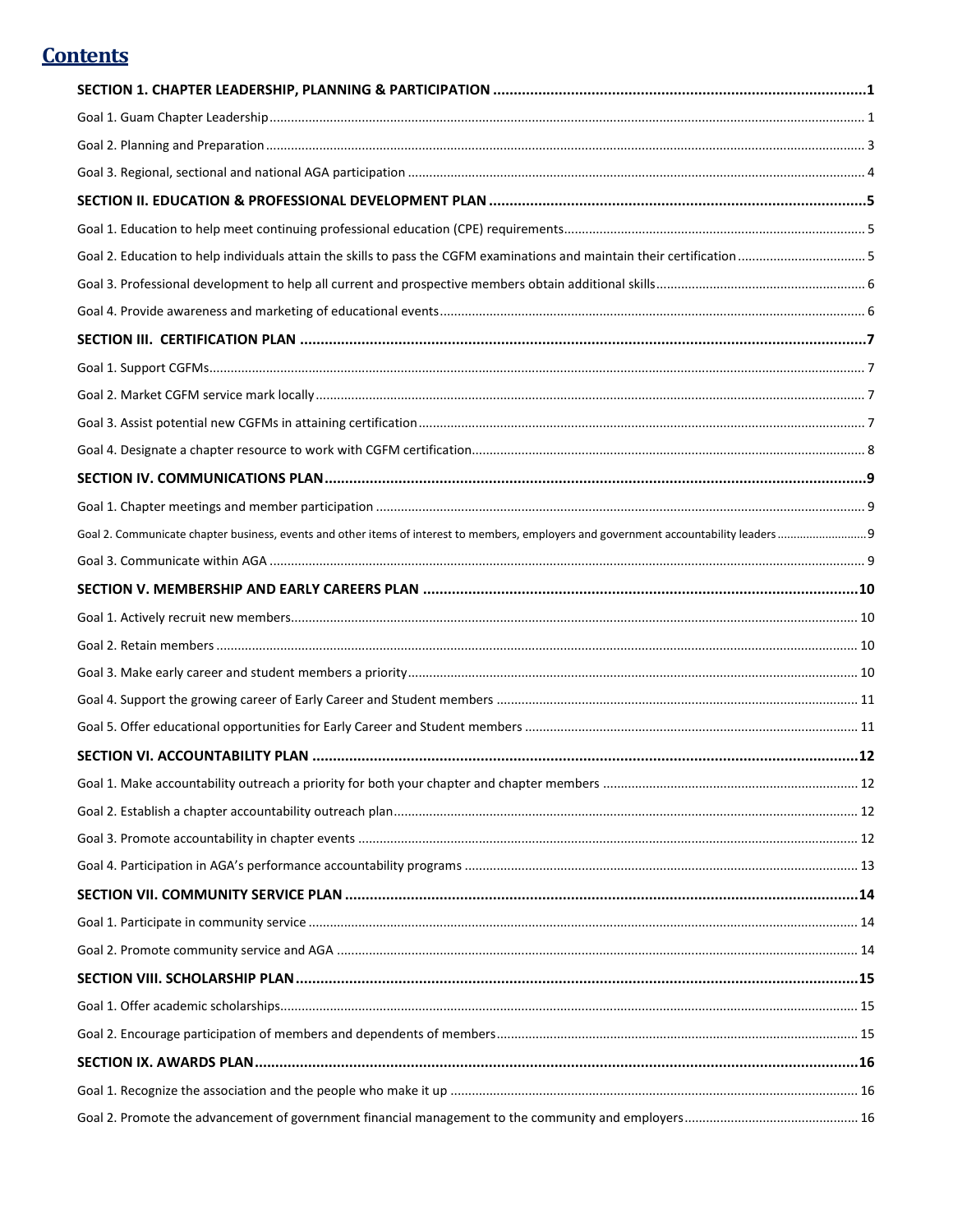# <span id="page-3-0"></span>**SECTION 1. CHAPTER LEADERSHIP, PLANNING & PARTICIPATION**

#### <span id="page-3-1"></span>**Goal 1. Guam Chapter Leadership**

Chapter Executive Committee (CEC) Program Year 2016-2017

Guam Chapter By-Laws located at website:<http://www.aga.guam.net/#!chapterbylaws/c55q>

#### **OFFICERS:**

President: *Yukari B. Hechanova, CGFM, CPA, CIA, CGAP, CGMA* Member #:60087 E-mail: [yhechanova@guamopa.com](mailto:yhechanova@guamopa.com)

President-Elect: *Clariza Mae Roque* Member #: 96313 E-mail: [croque@guamopa.com](mailto:croque@guamopa.com)

Immediate *Past President: Artemio "Ricky" Hernandez, CGFM, MAcc* Member #: 100504 E-mail: [artemiorh@gmail.com](mailto:artemiorh@gmail.com)

Secretary: *Floregine Dela Cruz* Member #:133643 E-mail: [floreginedelacruz@gmail.com](mailto:floreginedelacruz@gmail.com)

Treasurer: *Josephine G. Villanueva, CPA, CGFM* Member #: 71186 E-mail: [josiegv@gmail.com](mailto:josiegv@gmail.com)

#### **COMMITTEES:**

Programs/Technical Meetings Director: *Vincent Duenas, MPA* Member #: 67025 E-mail: [vincentd@guamwaterworks.org](mailto:vincentd@guamwaterworks.org)

Education Director: *Rodalyn May A. Gerardo, CGFM, CIA, CPA, CGAP, CGMA* Member #: 65248 E-mail: [rgerardo@guamopa.org](mailto:rgerardo@guamopa.org)

Professional Certification Director: *Jose Guevara III, CGFM* Member #: 44115 E-mail: [jojo\\_guevara@hotmail.com](mailto:jojo_guevara@hotmail.com)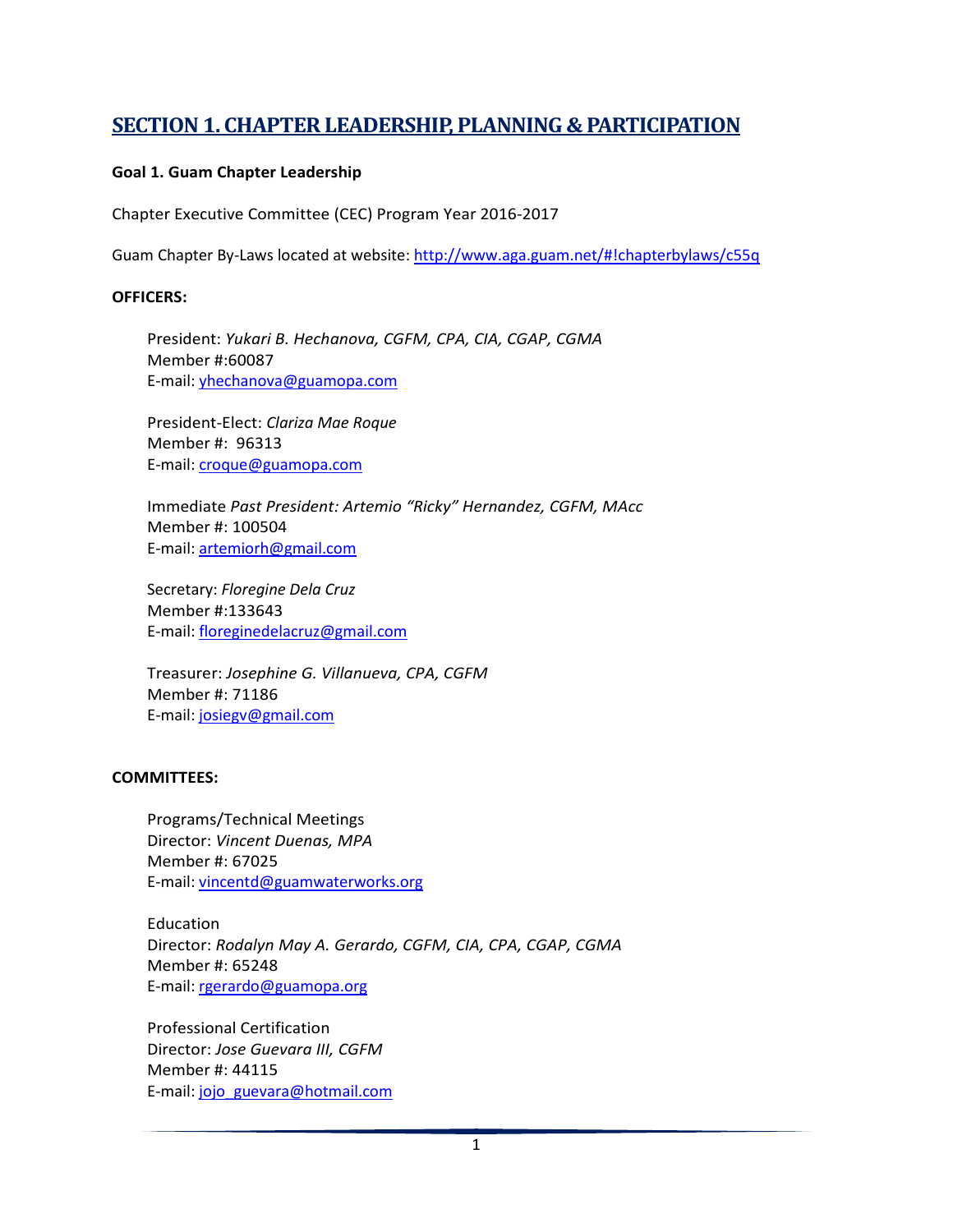Communications/Website Director and Webmaster: *Artemio "Ricky" Hernandez, CGFM, MAcc* Member #: 100504 E-mail: [artemiorh@gmail.com](mailto:artemiorh@gmail.com)

Newsletter Chair/Editor: *Matthew Quinata* Member #: 22019 E-mail: [mattquinata@gmail.com](mailto:mattquinata@gmail.com)

Membership Director: *Debbie Ngata* Member #: 96010 E-mail: [debbie.ngata@gu.ey.com](mailto:debbie.ngata@gu.ey.com)

Early Careers Director: *Christian S. Rivera* Member #: 131925 E-mail: [crivera@guamopa.com](mailto:crivera@guamopa.com)

Student Representative University of Guam Junior Accountants Society President: *Von Alcoran* Member #: 137001 E-mail: [vonalcoran@hotmail.com](mailto:vonalcoran@hotmail.com)

Accountability Chair: *Maripaz N. Perez, CGFM, CGAP, CICA, CIA* Member #: 67833 E-mail: [mnperez@gpagwa.com](mailto:mnperez@gpagwa.com)

Community Service Director: *Frances Danieli, CGFM* Member #: 92245 E-mail: [fdanieli@ghura.org](mailto:fdanieli@ghura.org)

Chapter Recognition Program Chair: *Taling Taitano, CPA, CGFM* Member #: 12754 E-mail: [tmtaitano@gmail.com](mailto:tmtaitano@gmail.com)

Awards Chair: *Vincent Duenas, MPA* Member #: 67025 E-mail: [vincentd@guamwaterworks.org](mailto:vincentd@guamwaterworks.org)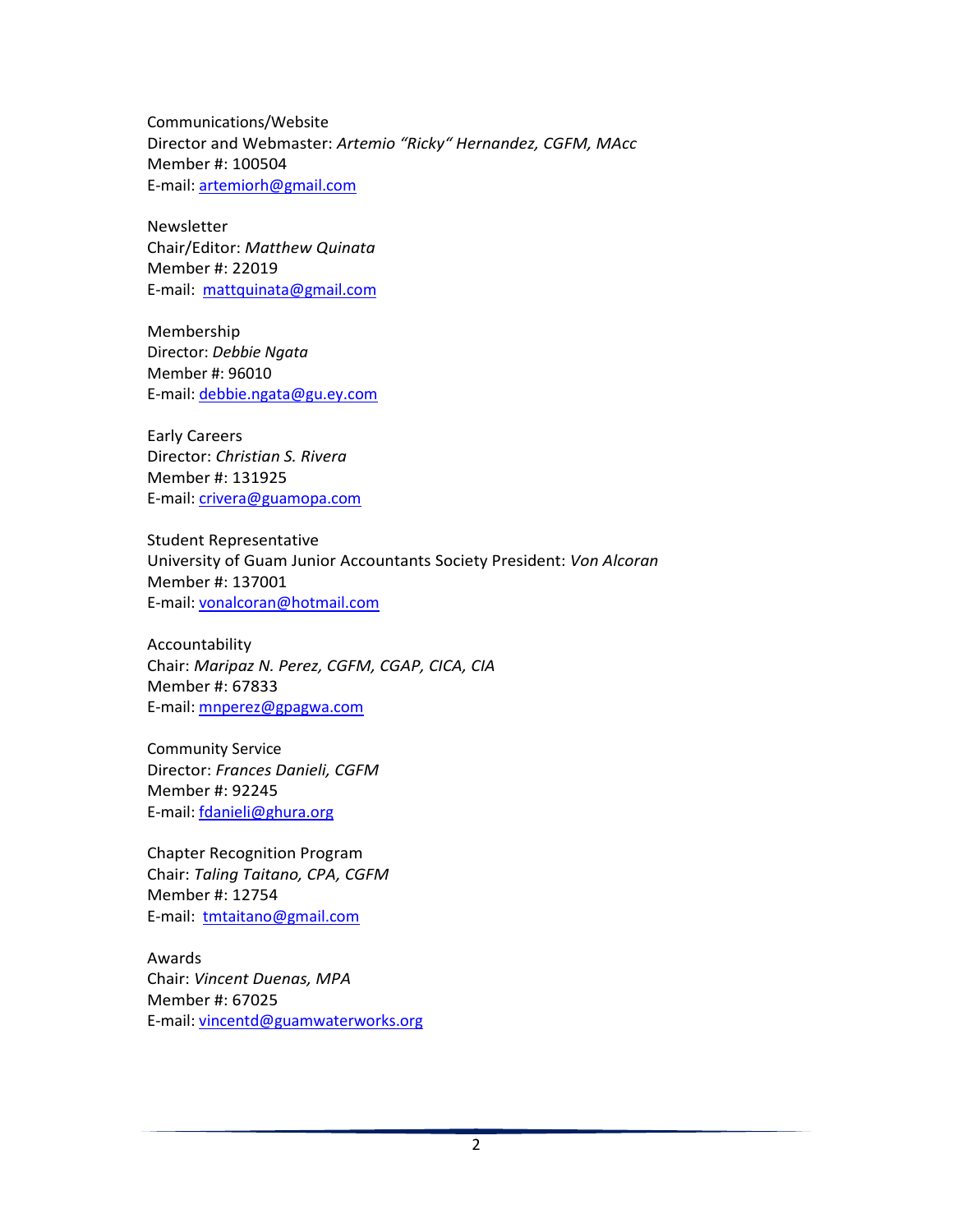Scholarship Chair: *Pamela Aguigui, CM* Member #: 71197 E-mail: [paguigui@gpagwa.com](mailto:paguigui@gpagwa.com)

Research/Standards Chair: *Christopher Wolseley, CA* Member #: 52587 E-mail: [cwolseley@deloitte.com](mailto:cwolseley@deloitte.com)

By-Laws and Procedures: Director: *Llewelyn Terlaje, CGFM, CGAP*  Member #: 70753 E-mail: [lterlaje@guamopa.com](mailto:lterlaje@guamopa.com)

#### <span id="page-5-0"></span>**Goal 2. Planning and Preparation**

• Chapter Administration

*Yukari B. Hechanova, President Clariza M. Roque, President-Elect*

#### **Director of Programs/Technical Meetings:** *Vincent Duenas, MPA*

The AGA Guam Chapter will hold monthly meetings to provide government accountability professionals an avenue and an opportunity to meet with their peers from private and public entities and discuss relevant issues affecting their profession. At each meeting, we will provide committee report updates and invite a guest speaker to address our members and non-members about topics relevant to the accountability profession. Continuing professional education credits will be offered as appropriate. The Chapter Executive Committee will meet monthly to plan and discuss, in detail, various Chapter activities.

Chapter Executive Committee (CEC) Meetings Date: Every 2nd Wednesday of the month Location: TBA Time: 12:00 - 1:00 pm

General Membership Meetings Date: Every 4th Wednesday of the month Location: TBA Time: 12:00 - 1:00 pm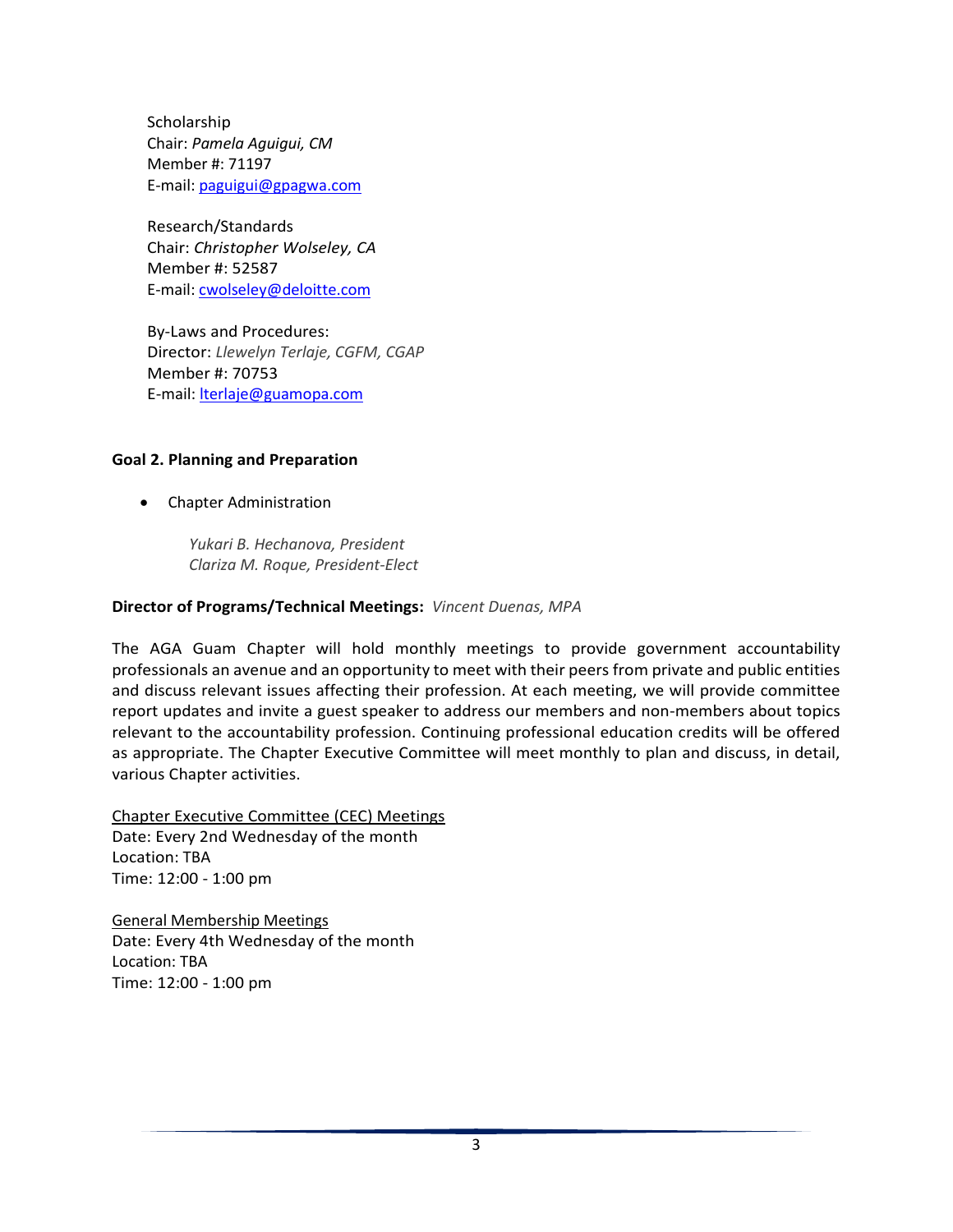| Date               | Speaker                                                                         | <b>Topic</b>                                             |  |
|--------------------|---------------------------------------------------------------------------------|----------------------------------------------------------|--|
| June 29, 2016      | Doris Flores Brooks, Public Auditor                                             | Oath of Office/Debt                                      |  |
| July 13, 2016      | CEC Meeting and Strategic Planning                                              |                                                          |  |
| July 27, 2016      | AGA Appreciation Luncheon 15th Annual 5K                                        |                                                          |  |
| August 10, 2016    | <b>CEC Meeting</b>                                                              |                                                          |  |
| August 24, 2016    | Christine Baleto, Director, Department of Administration                        | <b>Government Finances</b>                               |  |
| September 7, 2016  | <b>CEC Meeting</b>                                                              |                                                          |  |
| September 14, 2016 | Doug Glenn, National President, Association of<br><b>Government Accountants</b> | <b>AGA National Initiatives</b>                          |  |
| October 12, 2016   | <b>CEC Meeting</b>                                                              |                                                          |  |
| October 26, 2016   | <b>Public Auditor Forum</b>                                                     | Plans and Goals as Elected Public Auditor                |  |
| November 9, 2016   | <b>CEC Meeting</b>                                                              |                                                          |  |
| November 23, 2016  | Guam Memorial Hospital Representative                                           | State of Finances in the Hospital                        |  |
| December 14, 2016  | <b>CEC Meeting</b>                                                              |                                                          |  |
| December 21, 2016  | <b>AGA Christmas Party</b>                                                      |                                                          |  |
| January 11, 2017   | <b>CEC Meeting</b>                                                              |                                                          |  |
| January 25, 2017   | Personal Health                                                                 | <b>Personal Health and Wellness</b>                      |  |
| February 8, 2017   | <b>CEC Meeting</b>                                                              |                                                          |  |
| February 22, 2017  | Joe Bradley                                                                     | <b>Economic Outlook</b>                                  |  |
| March 8, 2017      | <b>CEC Meeting</b>                                                              |                                                          |  |
| March 22, 2017     | <b>CGFM Month</b>                                                               |                                                          |  |
| April 12, 2017     | <b>CEC Meeting</b>                                                              |                                                          |  |
| April 26, 2017     | Director, Department of Revenue and Taxation                                    | Update on Revenue Enhancement, Taxes,<br>and Tax Refunds |  |
| May 10, 2017       | <b>CEC Meeting</b>                                                              |                                                          |  |
| May 24, 2017       | Past Presidents' Month                                                          |                                                          |  |
| June 14, 2017      | <b>CEC Meeting</b>                                                              |                                                          |  |
| June 28, 2017      | <b>AGA Representative</b>                                                       | Oath of Office                                           |  |

### <span id="page-6-0"></span>**Goal 3. Regional, sectional and national AGA participation**

Chapter member serving as regional officer for the Pacific Rim region:

• Taling M. Taitano, Regional Vice President (term expires June 30, 2017) Member #: 12754 E-mail: [tmtaitano@gmail.com](mailto:tmtaitano@gmail.com)

Chapter member serving on AGA National Board:

• Doreen Crisostomo, Senior Vice President, Section III (term expires June 30, 2017) Member #: 23737 E-mail: [doreentc@guam.net](mailto:doreentc@guam.net)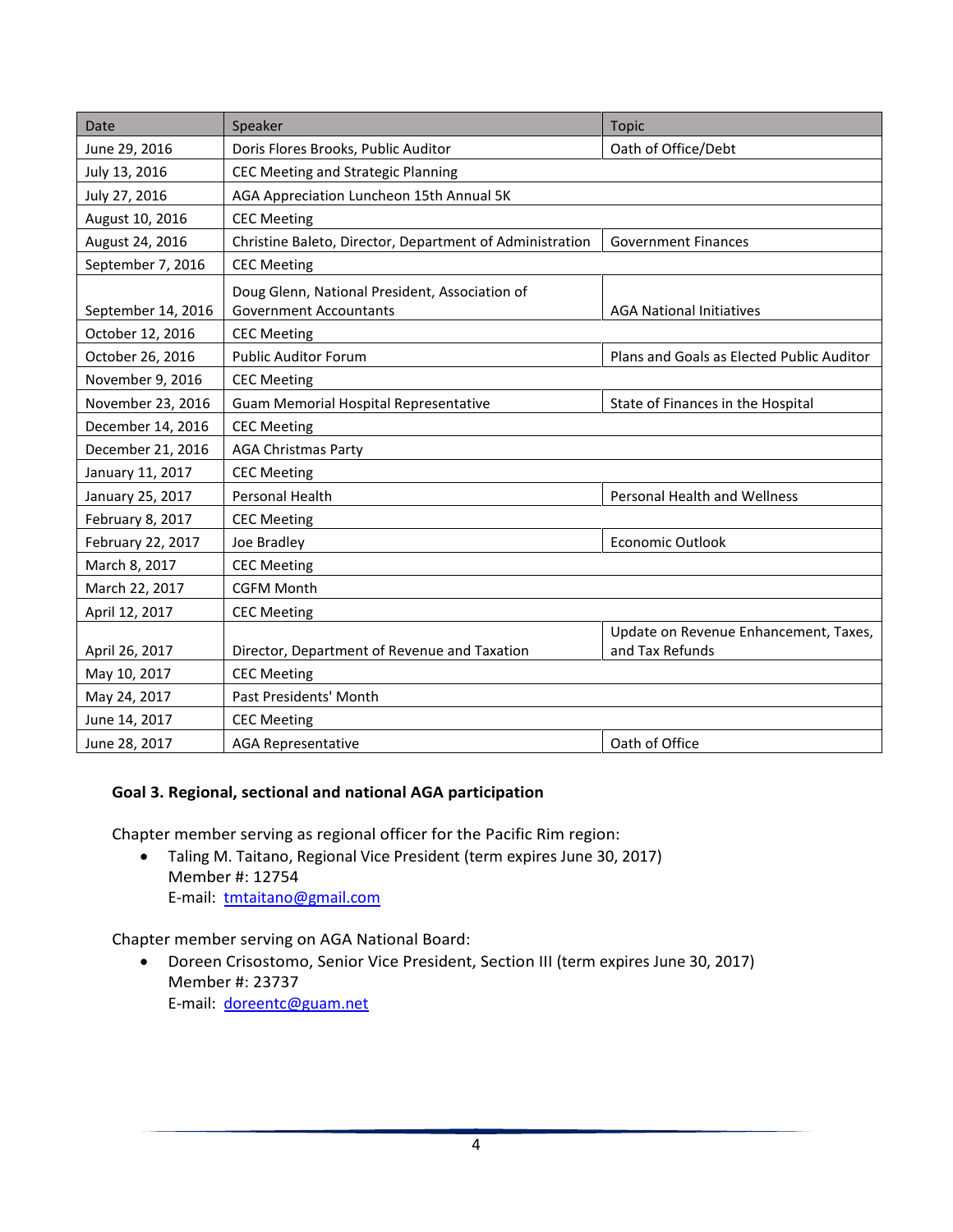# <span id="page-7-0"></span>**SECTION II. EDUCATION & PROFESSIONAL DEVELOPMENT PLAN**

**Director:** *Rodalyn Gerardo, CGFM, CIA, CPA, CGAP, CGMA*

#### <span id="page-7-1"></span>**Goal 1. Education to help meet continuing professional education (CPE) requirements**

- This year, from September 12-14, 2016, we plan to deliver our chapter's biennial Guam Professional Development Conference (GPDC) which will provide up to 24 hours of continuing professional education (CPE) credits. The GPDC will be the first of four quarterly trainings we plan on providing this program year. Doug Glen, AGA National President will present at the GPDC and speak at our monthly membership meeting.
- Continue to provide relevant and affordable training to our members that will encourage them to strive for excellence in their current careers and equip them with the necessary core and specialized skills in the field of financial management:
- Coordinate with the Governor's office, key government agencies, and other professional organizations (e.g., Guam Society of CPAs, American Society of Military Comptrollers, etc.) to ensure that the Committee can address the professional development needs of both the government and private sectors. Collaborate with other professional organizations and AGA Chapters in the Pacific Rim (Japan, Hawaii, and Saipan) to provide cost-efficient and costeffective delivery of training to the members through sharing of resources (e.g., instructor time and travel cost).
- Coordinate with the Department of the Interior Office of Inspector General, Office of Public Accountability, and the Federal Bureau of Investigation for other training opportunities.

## <span id="page-7-2"></span>**Goal 2. Education to help individuals attain the skills to pass the CGFM examinations and maintain their certification**

- Support the Director of Professional Certification in increasing the number of CGFMs through review classes or study groups.
- Coordinate with the Director of Professional Certification and support efforts to provide CGFM review courses through study groups.
- Ensure the availability of updated educational materials (CGFM Guides) to our membership.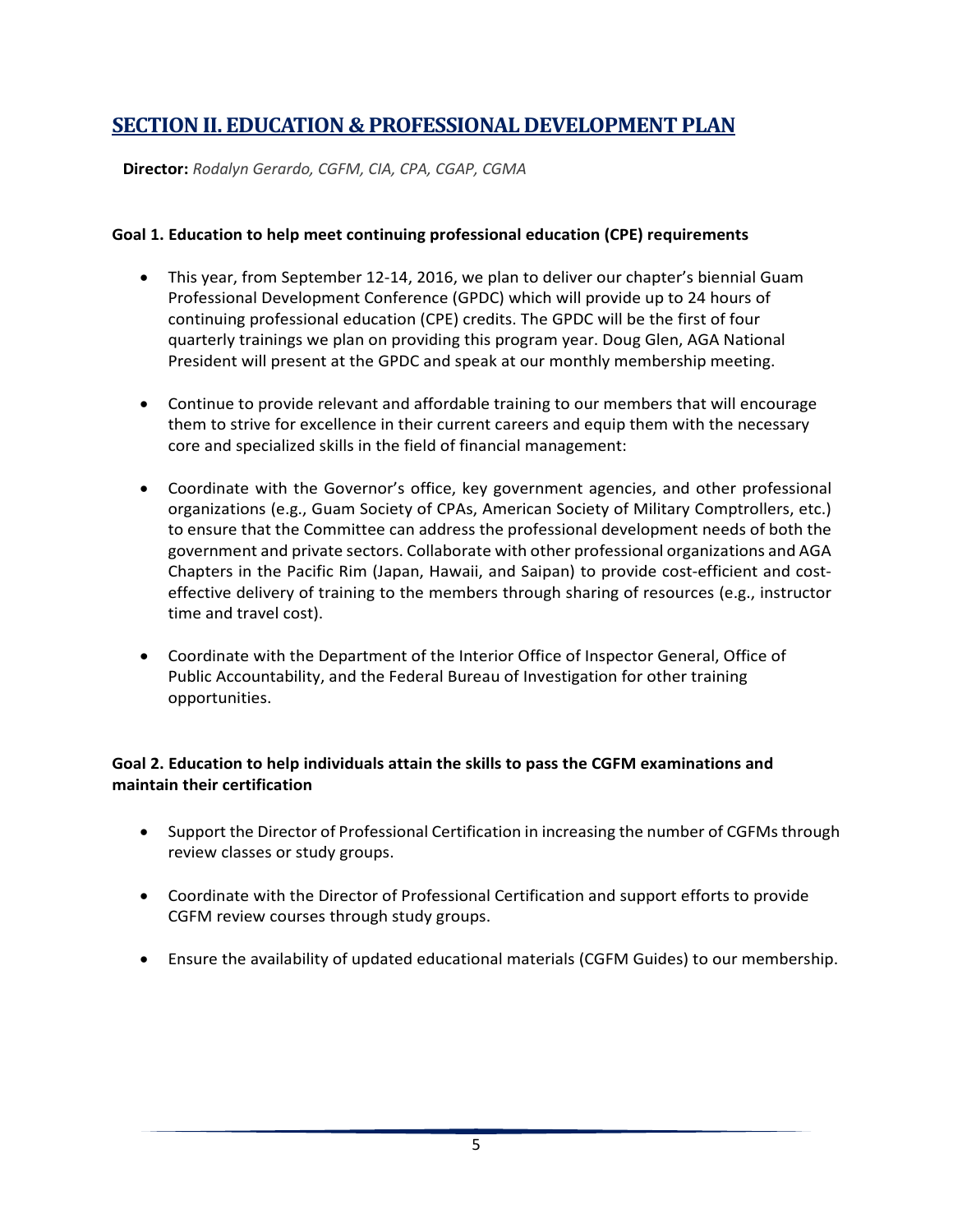### <span id="page-8-0"></span>**Goal 3. Professional development to help all current and prospective members obtain additional skills**

- Coordinate with the AGA National Office, University of Guam, and other professional organizations to secure guest speakers/instructors throughout the program year.
- <span id="page-8-1"></span>• Solicit training course input from constituents in both the public and private sectors.

### **Goal 4. Provide awareness and marketing of educational events**

- Explore new training methodologies such as using AGA National's Audio Conference (a cost efficient way of providing training) and other web-based training through corporate sponsors (e.g. Becker).
- Coordinate with the University of Guam, through its Academe on training opportunities. Encourage member participation in various committees (venue, speakers, program, registration, sponsorship, etc.)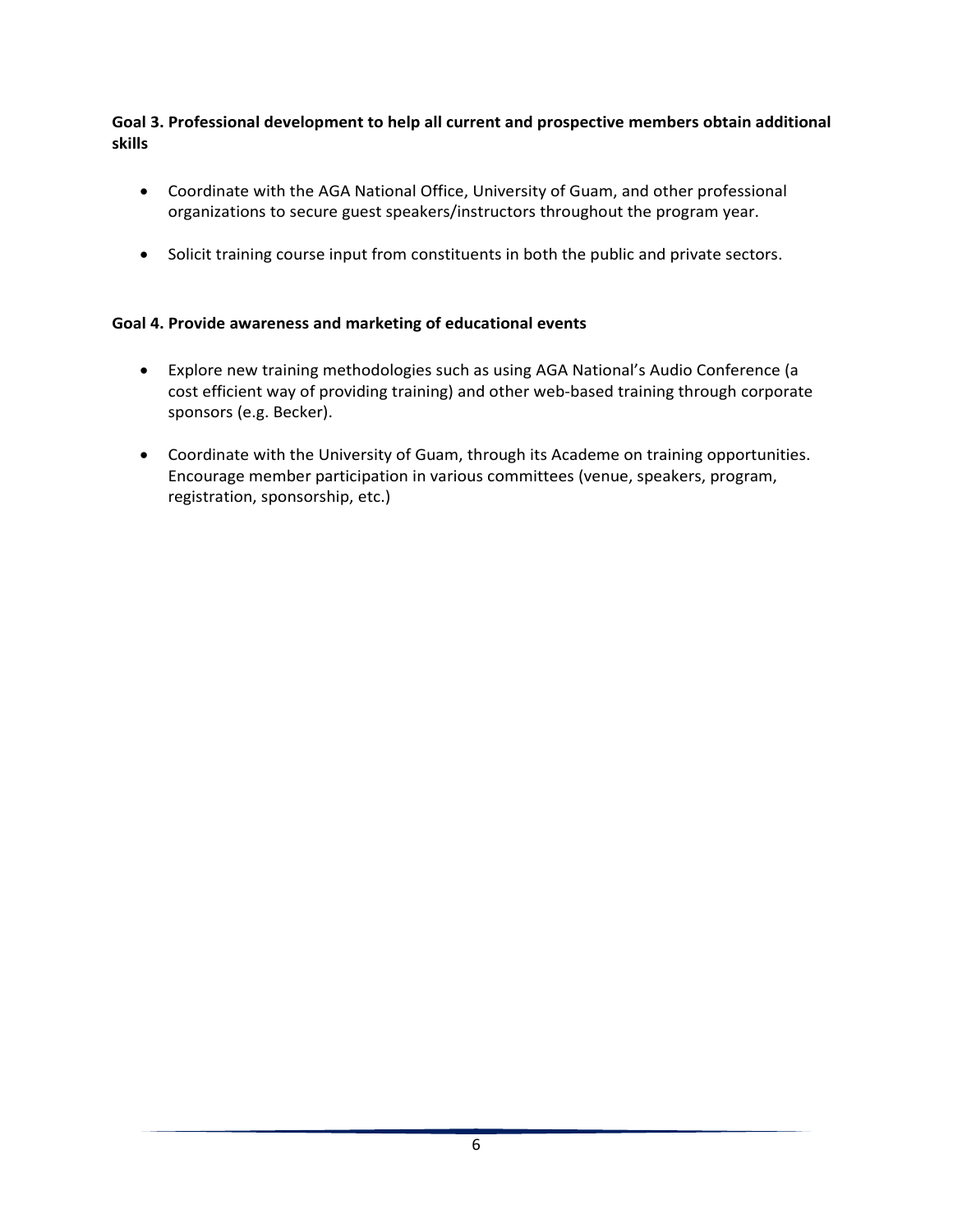# <span id="page-9-0"></span>**SECTION III. CERTIFICATION PLAN**

**Director:** *Jose Guevara III, CGFM*

#### <span id="page-9-1"></span>**Goal 1. Support CGFMs**

- Support current CGFM's in attaining the 80 hours of CPEs every two years by identifying CPE opportunities provided by AGA-Guam, AGA-National, other AGA chapters and accountability organizations in the Pacific Region.
- Promote CGFM's achievements in the Chapter's newsletter, website or in the local newspaper. Annually participate in the "March is CGFM Month" awareness campaign.
- Contribute items to the RVP for inclusion in the Pacific Rim's accomplishment and awareness of this certification.
- Provide information on CPE requirements on a monthly basis through email communication and/or other types of communication.

#### <span id="page-9-2"></span>**Goal 2. Market CGFM service mark locally**

- Use the Core Values of Service, Accountability, Integrity, Leadership (SAIL) to promote these values in the local government. Encourage the use of the SAIL acronym in publications and notices.
- Emphasize to the highest elected officials and government directors that the CGFM designation denotes excellence, performance and accountability.
- Promote Guam Public Law 33-18 which provides pay incentives to CGFM designation holders working in the government of Guam.
- Communicate with members at least on a quarterly basis on the advantages of being CGFM certified using the member newsletter, website, or email.

#### <span id="page-9-3"></span>**Goal 3. Assist potential new CGFMs in attaining certification**

- Offer CGFM scholarships by providing registration and test fees reimbursements to members who pass the CGFM examination within one (1) year.
- Provide opportunities for members to review the chapter's CGFM study guides to prepare for exams. Sponsor CGFM preparation courses in Guam.
- Promote study groups or CGFM outreach awareness programs.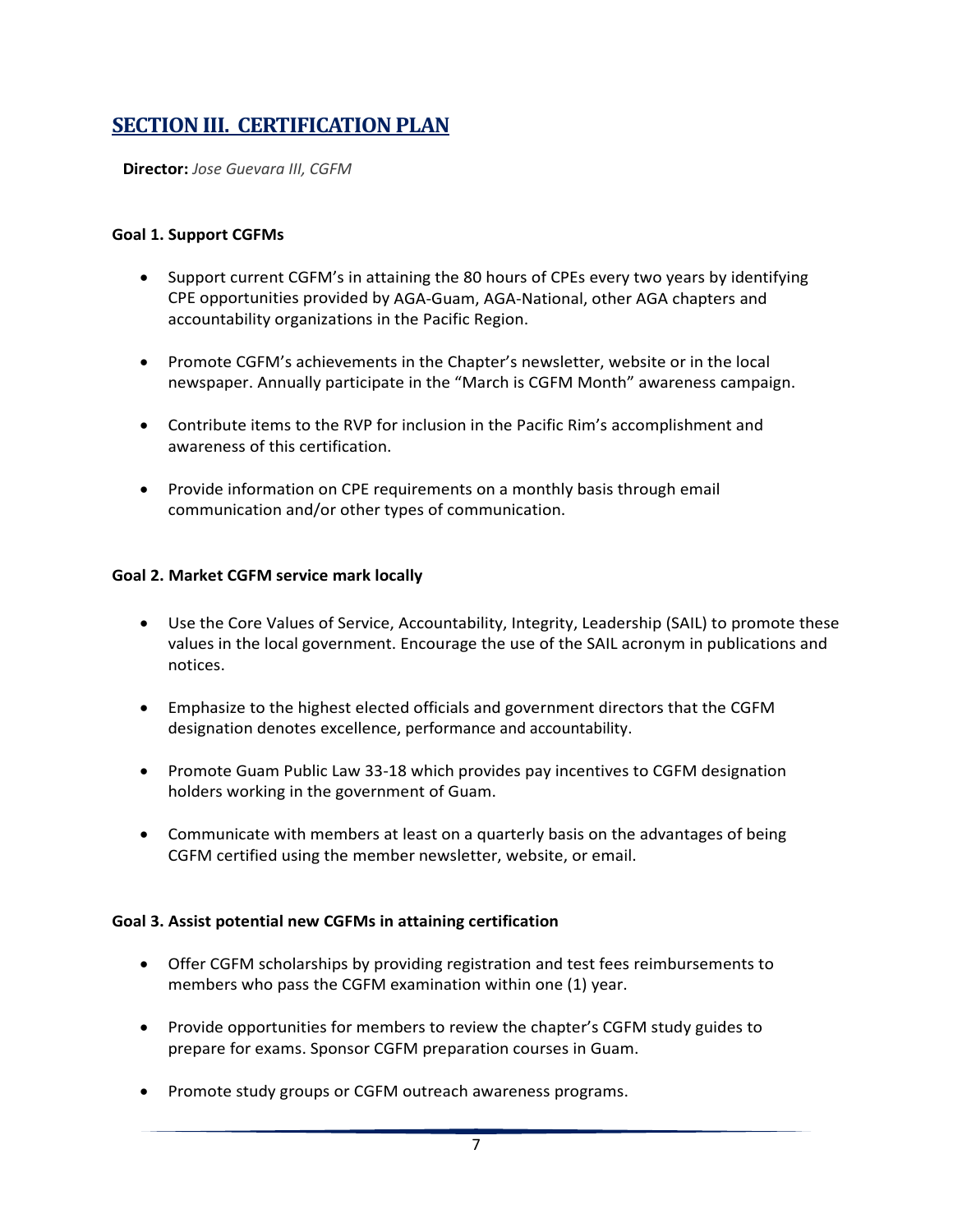<span id="page-10-0"></span>• Explore partnership opportunities with the Pacific Rim chapters to promote and bring CGFM preparation courses to the region.

## **Goal 4. Designate a chapter resource to work with CGFM certification**

- Ensure the availability of educational materials (CGFM Guides) to our membership.
- Coordinate with Director of Education to provide training necessary to meet CGFM requirements.
- Team up with other chapter CGFM's to promote CGFM and provide presentations in CGFM Study groups.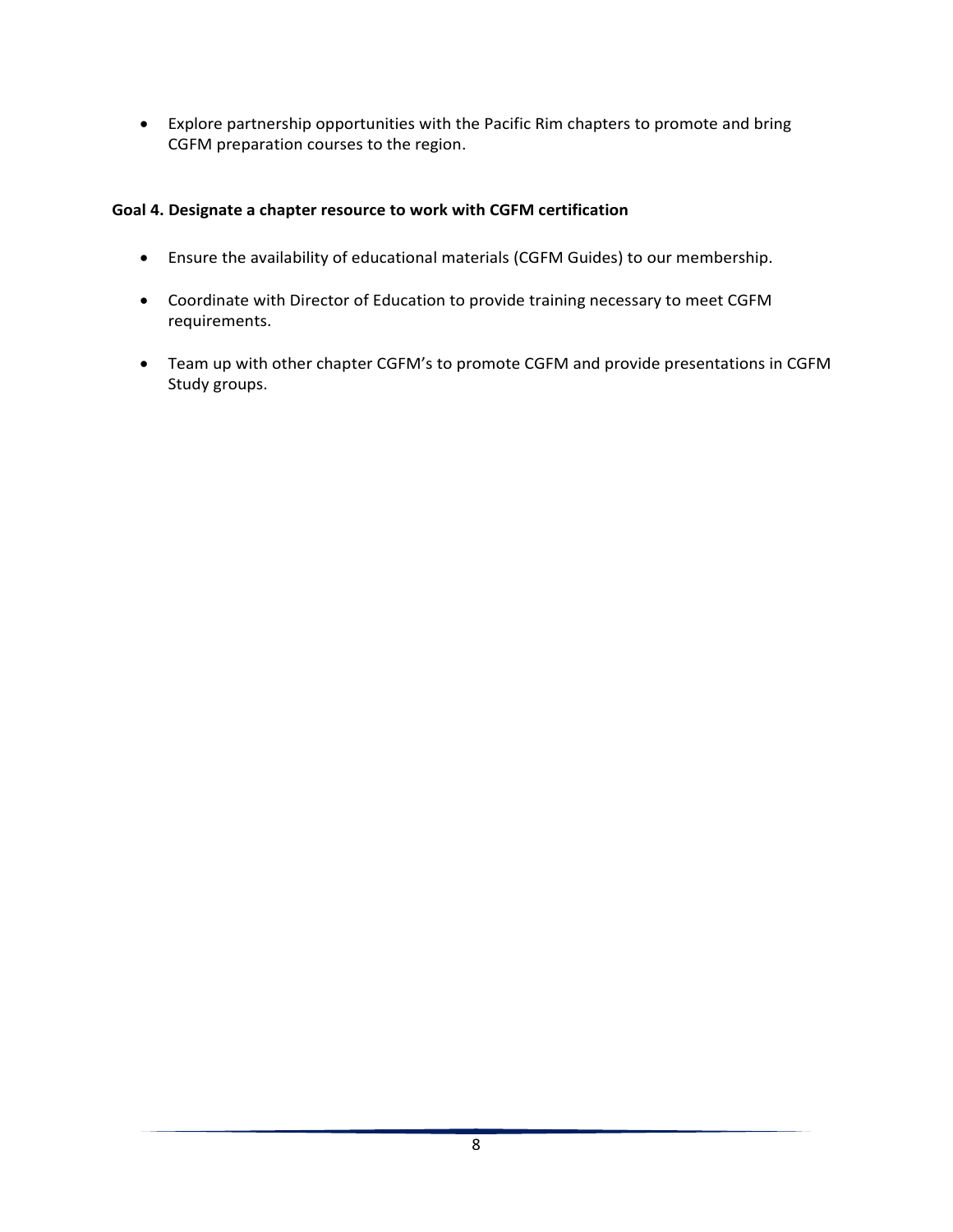# <span id="page-11-0"></span>**SECTION IV. COMMUNICATIONS PLAN**

**Director of Communication/Webmaster:** *Artemio "Ricky" Hernandez, CGFM, MAcc* **Newsletter Editor/Chairperson:** *Matthew Quinata*

### <span id="page-11-1"></span>**Goal 1. Chapter meetings and member participation**

• Announce chapter monthly meetings, events, and conferences through the chapter website, newsletters, and email.

### <span id="page-11-2"></span>**Goal 2. Communicate chapter business, events and other items of interest to members, employers and government accountability leaders**

- Update the chapter website on a weekly basis or as necessary to reflect chapter activity updates. Distribute the chapter's newsletters to members and the public on the chapter's website on a monthly basis.
- Prepare public service announcements or press releases through:
	- a. Newsletter
	- b. Website
	- c. Local media outlets
	- d. Social Networking Sites
	- e. National AGA

### <span id="page-11-3"></span>**Goal 3. Communicate within AGA**

• Share information with the Pacific Rim chapters on the Guam chapter's monthly meeting, events and conferences.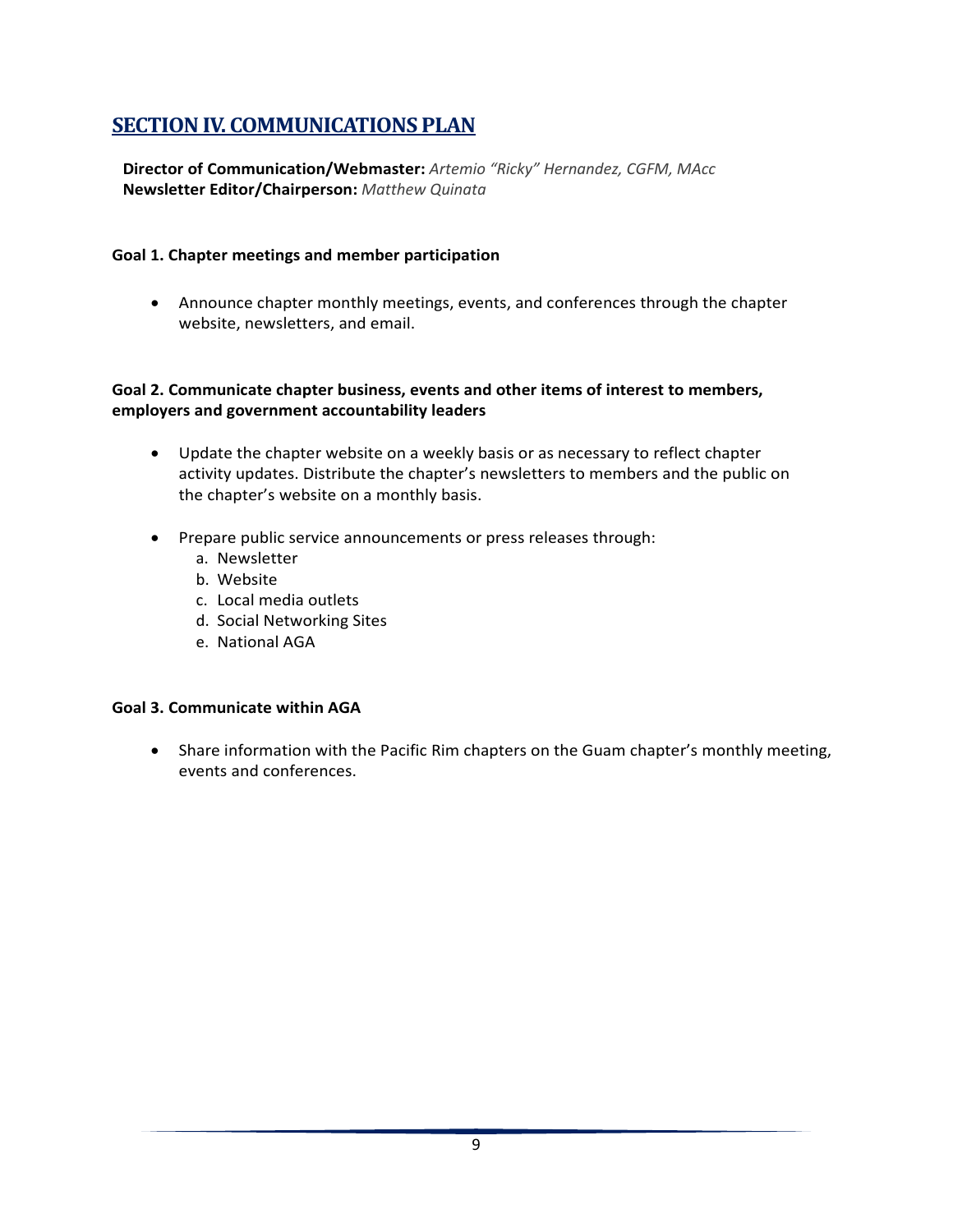# <span id="page-12-0"></span>**SECTION V. MEMBERSHIP AND EARLY CAREERS PLAN**

**Director of Membership:** *Debbie Ngata* **Director of Early Careers:** *Christian S. Rivera* **Student Representative:** *Von Alcoran, University of Guam JAS President*

### <span id="page-12-1"></span>**Goal 1. Actively recruit new members**

• Increase membership to 200+ members by the end of the program year.

#### <span id="page-12-2"></span>**Goal 2. Retain members**

- Retain 90% of current membership.
- Communicate via email with members on a timely basis notifying them of monthly chapter meetings and encourage participation in other chapter activities.
- Invite members who are celebrating membership anniversaries via email to be recognized during the monthly general membership meetings.
- Recognize members' AGA anniversary date and years of membership in our newsletter and on our website. Provide monthly updates of membership listing and changes.
- Continue with the free lunch raffle program for members who attend our monthly AGA Chapter meetings and encourage non-members to join AGA for additional benefits.
- Continue with the raffle program for members to win airfare, accommodations and registration fee and earn CPEs at the AGA National PDT based on availability of funds.
- Continue to provide discounts for the luncheon during the monthly chapter meetings and training courses to members. Recognize CGFMs in our newsletter and on our website. Contact past members whose memberships have expired.

### <span id="page-12-3"></span>**Goal 3. Make early career and student members a priority**

• Offer student and early career members opportunities to network with other AGA members by inviting the student and early career members to be part of the various AGA Guam Chapter committees and events. Incentivize these members by subsidizing cost of membership fees and chapter lunch meetings who are actively involved with AGA.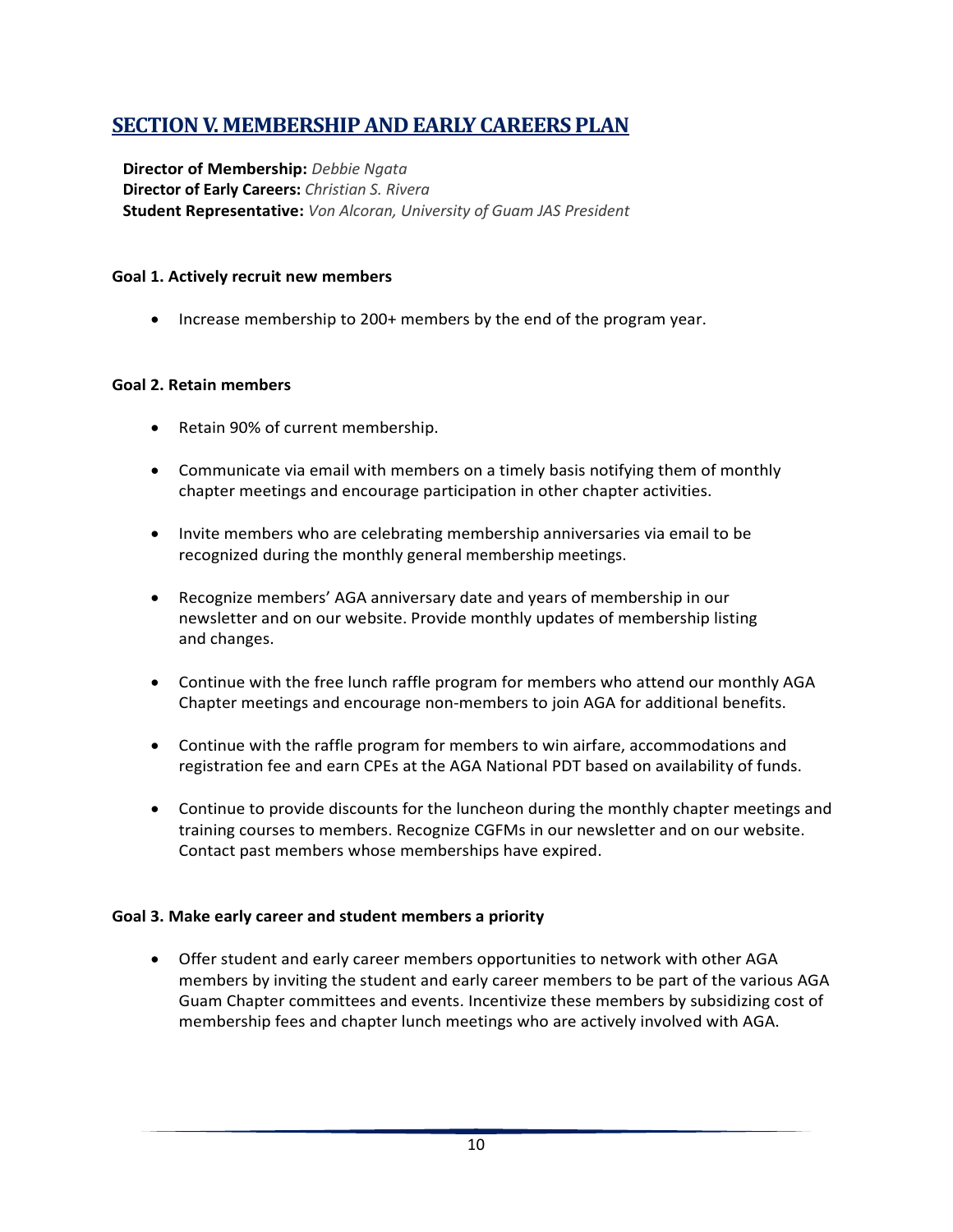- Work with the University of Guam (UOG) Junior Accountant's Society (JAS) and the Directors of Membership, Education and Community Service to continue incentive programs for active participation by students and early career members.
- Emphasize networking opportunities to students and early career members involved in various AGA activities such as assisting in planning/organizing conferences, participating in community service events, and submitting newsletter article, etc.
- Participate in UOG's Charter Day, promote CGFM by speaking to UOG Junior Accountant's Society (JAS) members at their meetings, and present/introduce the CGFM certification to UOG's accounting classes.
- Conduct the Annual High School Essay Competition to increase awareness amongst students in the secondary level.

# <span id="page-13-0"></span>**Goal 4. Support the growing career of Early Career and Student members**

- Provide free membership to the student representative (JAS President) on the CEC committee.
- Conduct presentations at high school "Career Day" events and/or college accounting courses about the significance, roles and benefits of the accounting profession and AGA membership.
- Encourage the UOG and the Guam Community College (GCC) accounting students and professors to join the AGA Guam Chapter, by inviting them to attend and participate in chapter meetings, community service activities, and other AGA-sponsored events.
- Improve the AGA mentorship program by providing opportunities for AGA mentors to interact with accounting students through student mixers, meetings, and/or job shadow days.
- Develop other creative means by which current and prospective UOG and GCC accounting students can network with accounting professionals.
- Coordinate with AGA members to facilitate student company tours.
- Include UOG and GCC students in AGA mailing lists to receive email information regarding AGA activities, i.e. newsletters, community service programs, monthly membership meetings, etc.

### <span id="page-13-1"></span>**Goal 5. Offer educational opportunities for Early Career and Student members**

• Provide academic scholarships to UOG and GCC students. See scholarship plan.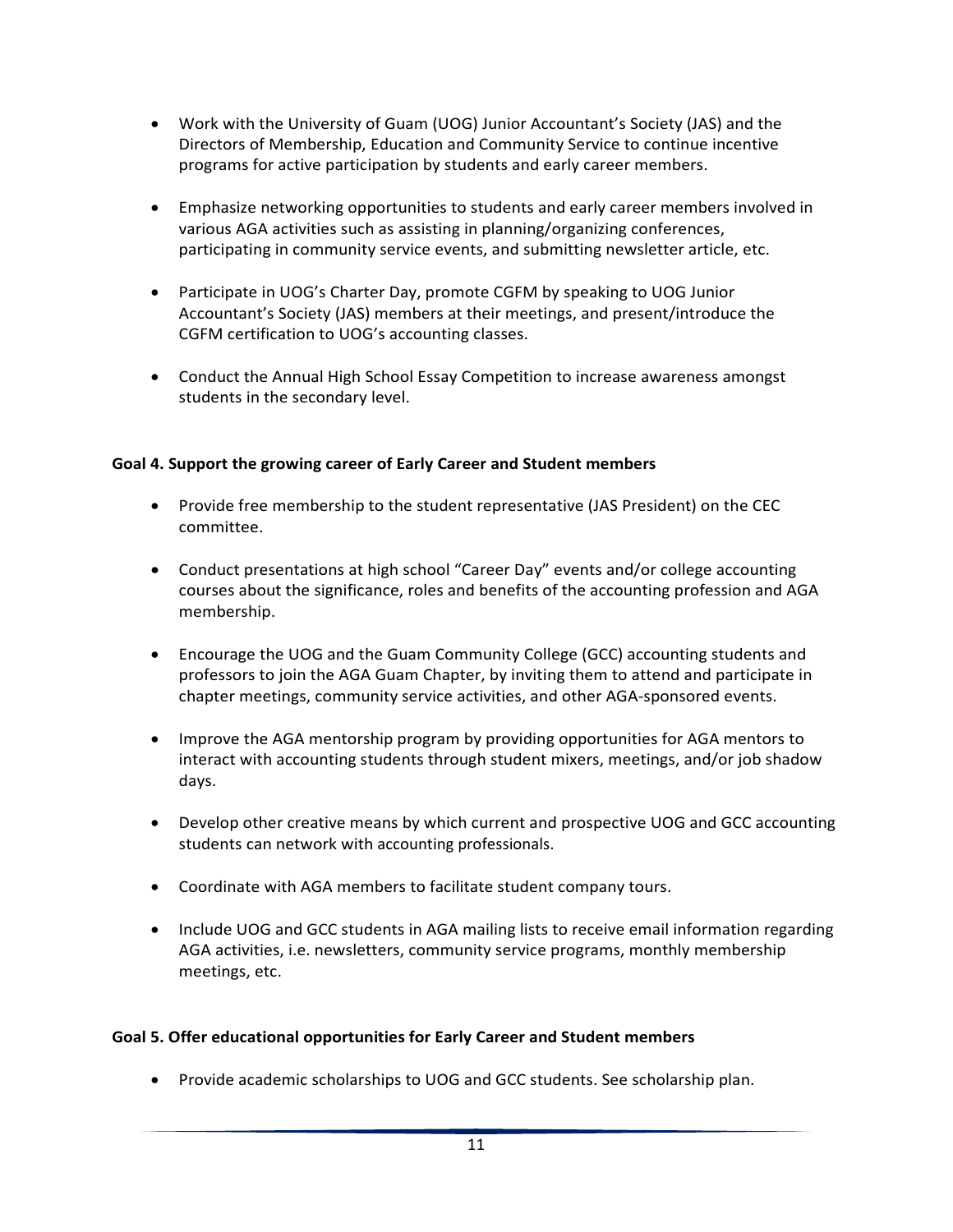# <span id="page-14-0"></span>**SECTION VI. ACCOUNTABILITY PLAN**

**Chairperson:** *Maripaz N. Perez, CGFM, CGAP, CICA, CIA*

#### <span id="page-14-1"></span>**Goal 1. Make accountability outreach a priority for both your chapter and chapter members**

- Complete and release program year 2015~2016 Citizen-Centric Report no later than September 30, 2016 and post the AGA Guam Chapter CCR to chapter website.
- Submit the AGA Guam Chapter CCR to AGA's Certificate of Excellence Review Program no later than December 31, 2016.

#### <span id="page-14-2"></span>**Goal 2. Establish a chapter accountability outreach plan**

- Issue reminder notices no later than July 31, 2016 to all government agencies about Public Law 30-127 which requires Government of Guam agencies to prepare their CCRs no later than sixty (60) calendar days after their independent audit reports have been released by the Office of Public Accountability.
- Coordinate with the Office of Public Accountability to monitor Government of Guam agencies' compliance with Public Law 30-127 to issue their CCRs after their respective financial audits are issued.
- Coordinate with the UOG accounting students and/or the Junior Accountants' Society to assist Government of Guam agencies in the preparation of their CCRs.
- Coordinate with the Guam Community College (GCC) accounting students and/or the Association of Junior Accountants to assist government of Guam agencies in the preparation of their CCRs.
- Coordinate with UOG and GCC accounting students and/or AGA members to implement a CCR review committee to provide agencies with suggestions for improvements to enhance the quality of the CCRs.

#### <span id="page-14-3"></span>**Goal 3. Promote accountability in chapter events**

- Present the 2015~2016 Chapter CCR to the membership during a General Membership meeting no later than December 31, 2016.
- Secure officials from government agencies to present their CCRs during a regularly scheduled membership meeting. The presentations will also include sharing their experiences of preparing their respective CCRs.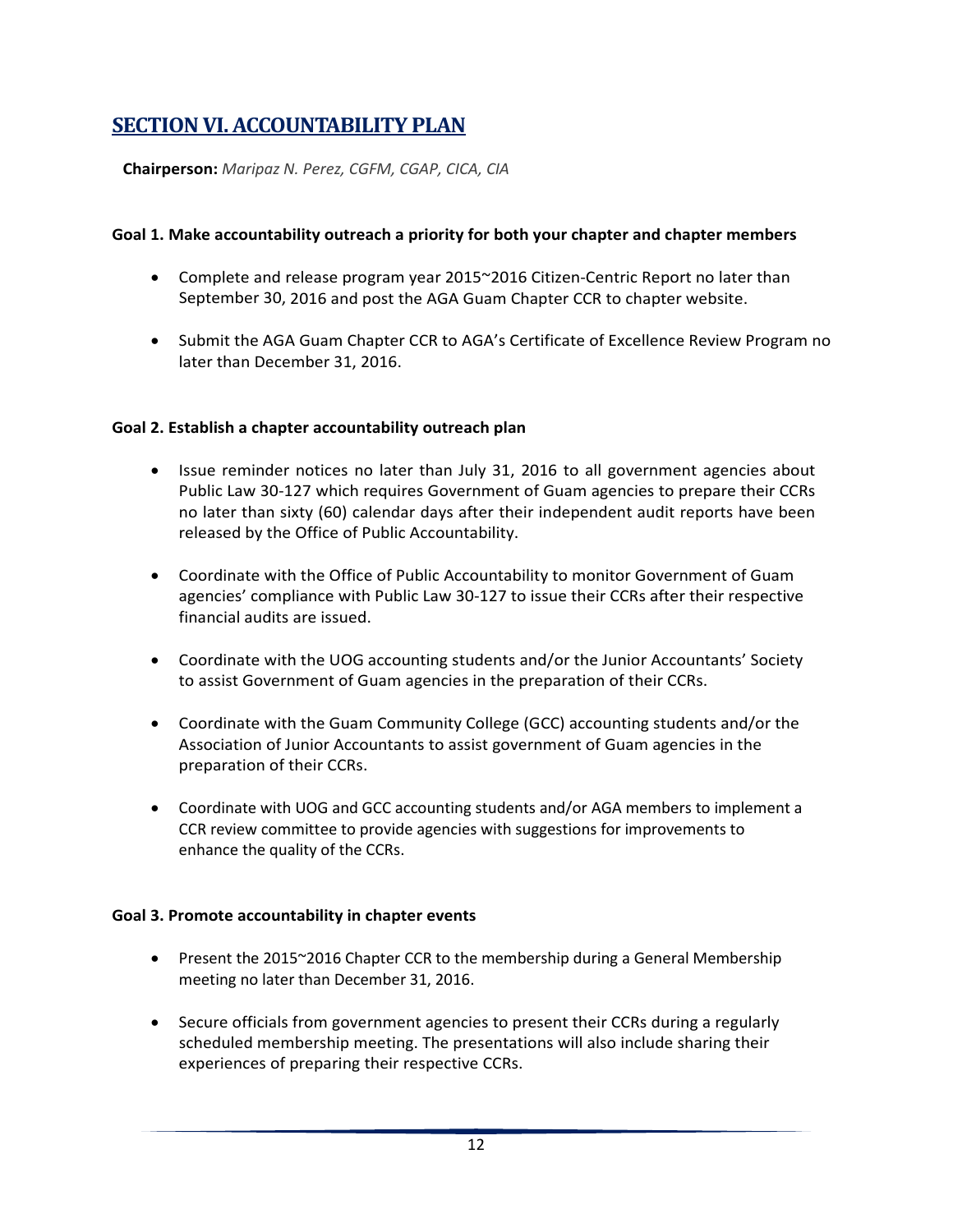- Issue a "Best Citizen-Centric Report Award" to recognize an outstanding CCR that meets the design elements cited in Public Law 30-127 and the AGA National guidelines. CCRs posted on the OPA's website will be automatically entered in the contest and the winning CCR will be presented no later than December 2016.
- Recognize government of Guam entities who have complied with the mandates of P.L. 30-127 for the last seven years since the law's inception in FY 2008.
- Submit at least five CCRs prepared by Government of Guam agencies to AGA's Certificate of Excellence review program.
- Encourage and assist government of Guam agencies to submit their CCRs to AGA's Certificate of Excellence review program.

## <span id="page-15-0"></span>**Goal 4. Participation in AGA's performance accountability programs**

• Encourage chapter members to participate as a Certificate of Excellence in Accountability Reporting (CEAR) and/or CCR reviewer.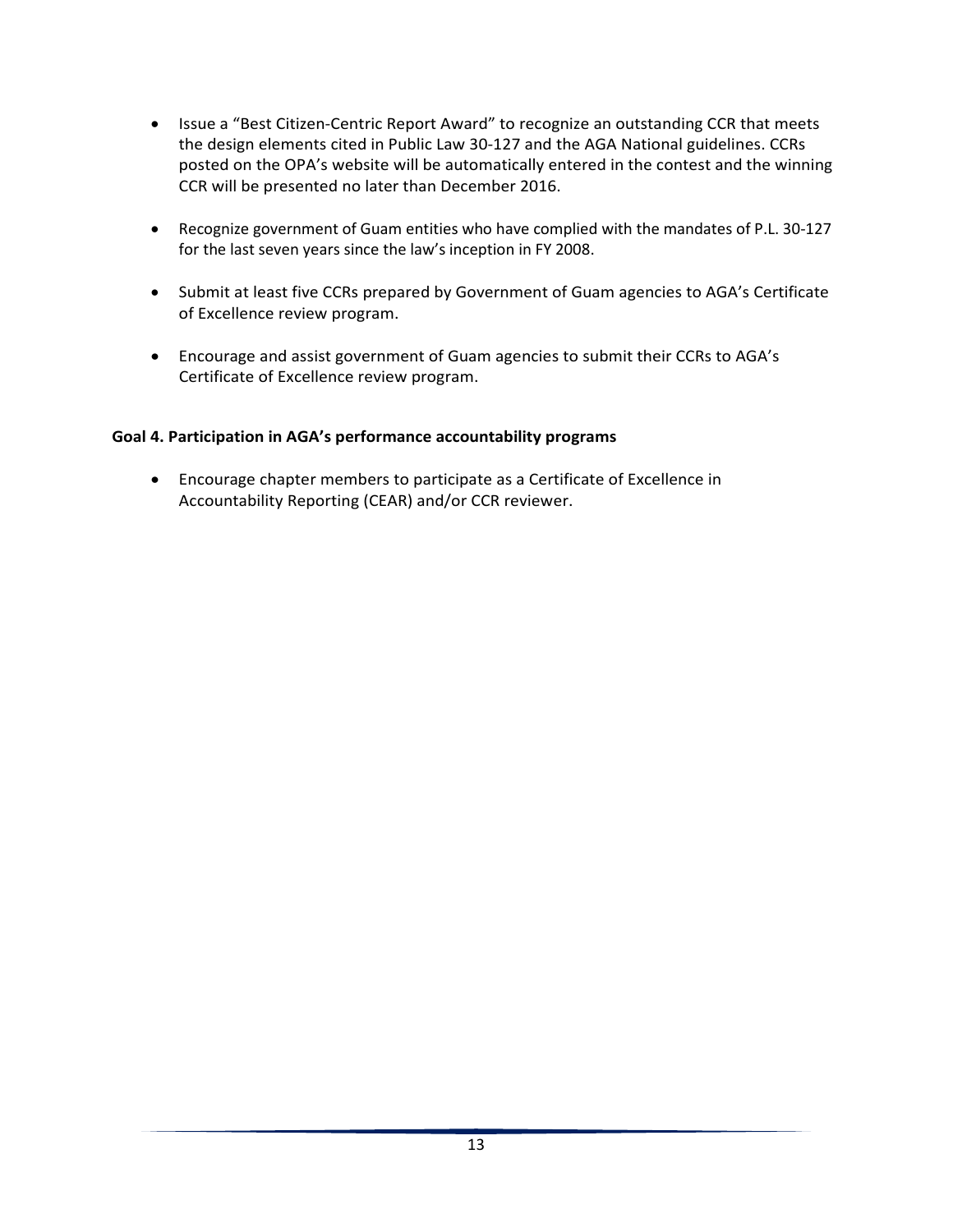# <span id="page-16-0"></span>**SECTION VII. COMMUNITY SERVICE PLAN**

**Chairperson:** *Frances Danieli, CGFM*

#### <span id="page-16-1"></span>**Goal 1. Participate in community service**

- Participate or conduct at least one community service project each month for the program year by partnering with needy organizations or others who are hosting community service events.
- Encourage members to participate in at least one community service project for the program year to achieve 50% participation of total AGA membership (estimate 90 to 100 AGA members).
- Encourage members to support AGA community service events that will utilize members' experiences and expertise in their fields such as credit awareness and savings education.
- Participate in regional or international community service events to promote Professional Social Responsibility (PSR) for the program year such as the International Coastal Clean-up, Relay for Life event, World Environment Day and Red Cross initiatives.

### <span id="page-16-2"></span>**Goal 2. Promote community service and AGA**

- Host and coordinate the annual AGA Guam Chapter 5k Run to raise funds for scholarship programs.
- Partner with other non-profit organizations in community service projects that will foster professional and civic relationships with the AGA such as the Go Green Initiatives/I-Recycle Team, Salvation Army, Kusinan Kamalen Karidat, Guam Animals in Need (GAIN), and Habitat for Humanity.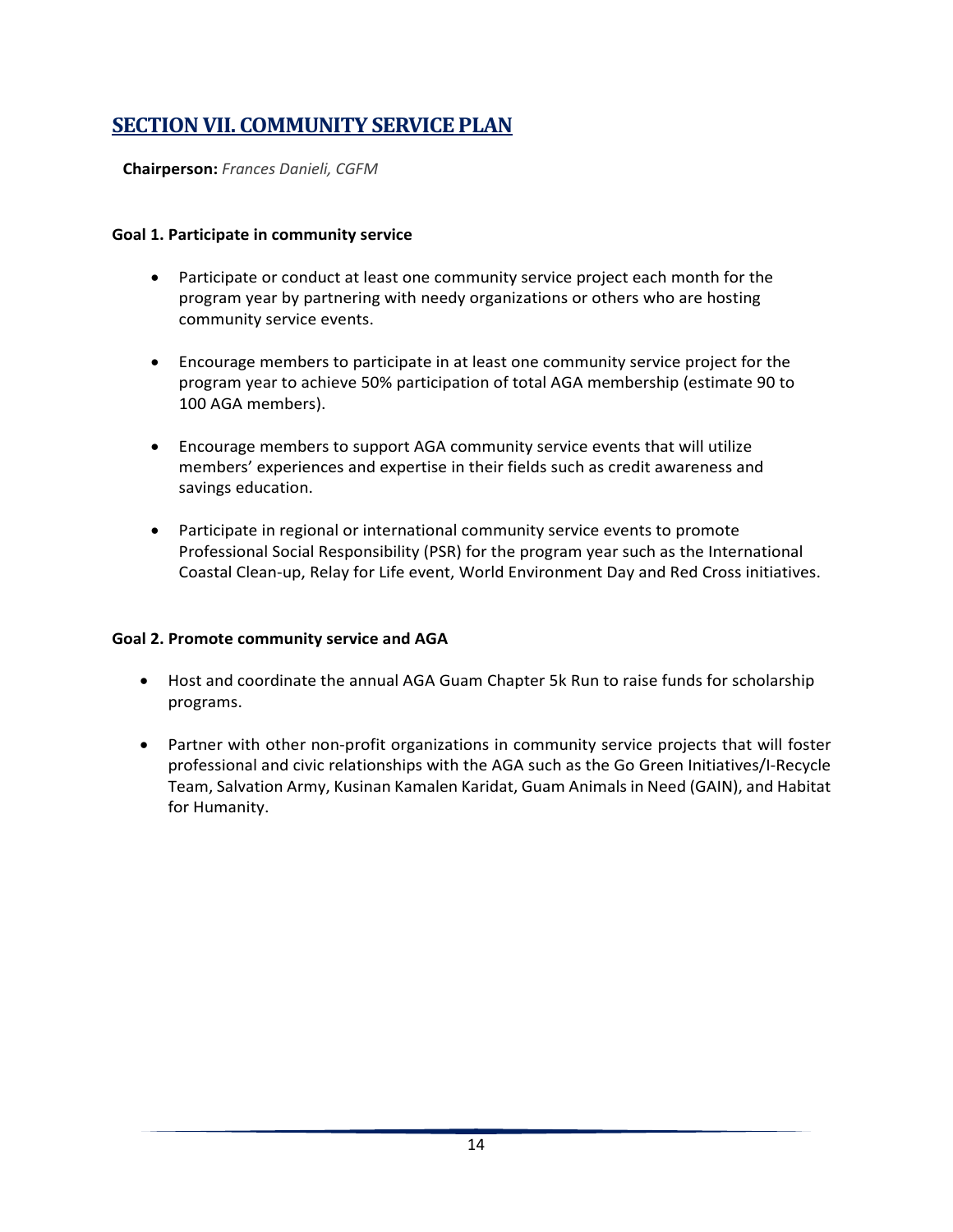# <span id="page-17-0"></span>**SECTION VIII. SCHOLARSHIP PLAN**

**Chairperson:** *Pamela Aguigui, CM*

## <span id="page-17-1"></span>**Goal 1. Offer academic scholarships**

- Set aside funds from the Educational Fund (to be determined by CEC) to support accounting and business student(s) in accordance with the AGA Guam Chapter Scholarship Criteria. Programs include but not limited to the Herminia Dierking scholarship, AGA Guam Chapter scholarship and graduate-level scholarships.
- Solicit involvement of the private sector to gain support of AGA Guam Chapter's scholarship programs. Offer free AGA membership to donors for each \$1,000 support.
- Recognize donors by inviting them as speakers.

# <span id="page-17-2"></span>**Goal 2. Encourage participation of members and dependents of members**

- Distribute the Scholarship Program requirements during the general membership meetings and encourage members' involvement in the recruitment of potential candidates to the Scholarship Program. Announce regularly in the AGA membership meetings.
- Encourage application to AGA National Academic Scholarships (due during the month of April) including:
	- a. Rising College Freshman
	- b. Current Undergraduates
	- c. Graduate Students
	- d. Community Service